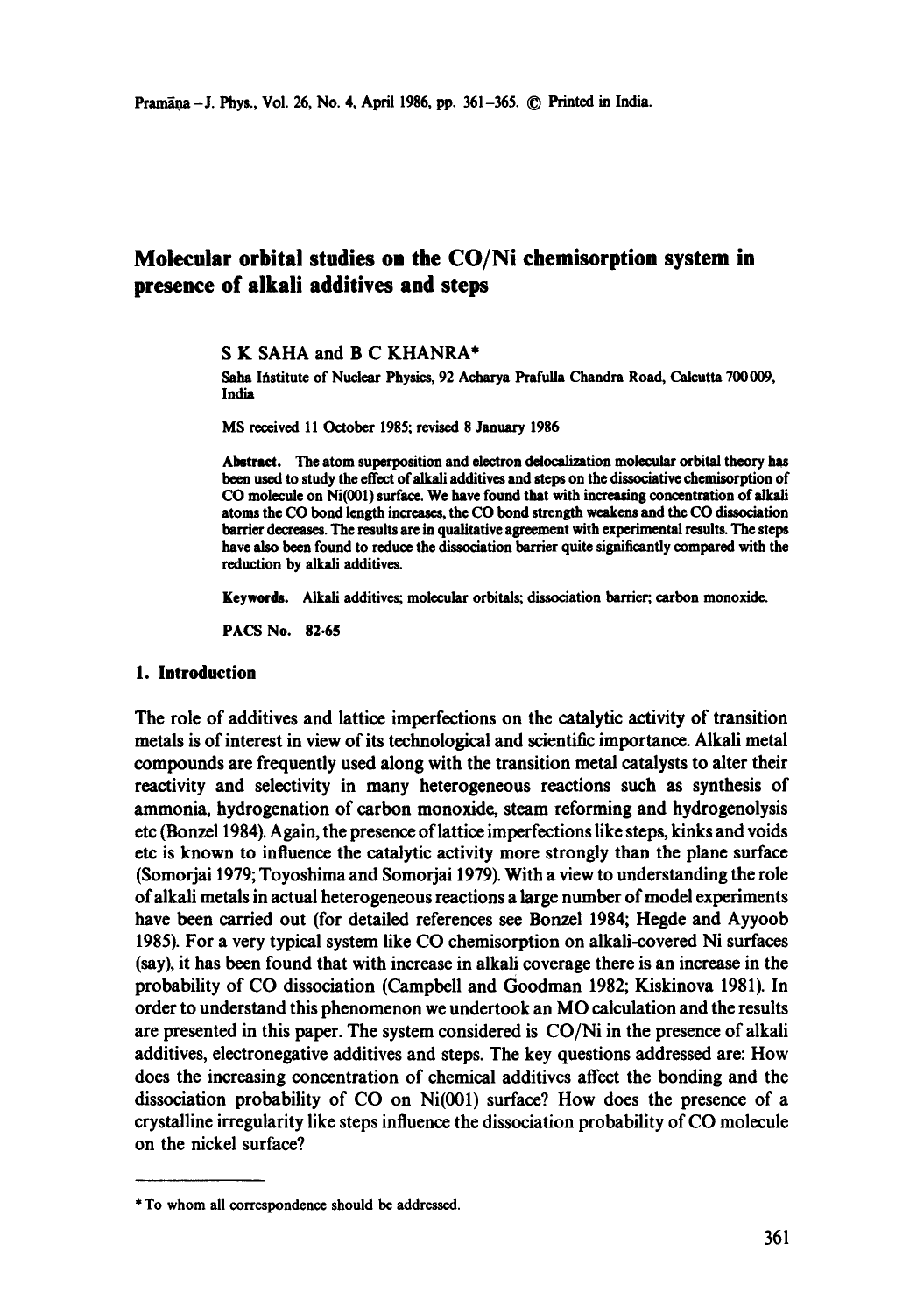# **2. Theoretical model**

For the subject of our interest we need to use either the *ab initio* Hartree Fock (HF) MO theory (Roothan 1951) or some of its approximate form like the complete neglect of differential overlap (CNDO) theory (Popple *et al* 1965) or the atom superposition and electron delocalization (ASED) theory (Anderson 1974, 1975). It is well known that the *ab initio* HF uo theory, though better than its other approximate forms, involves computation of a large number of integrations which makes itself prohibitively costly for studying chemisorption of molecules on transition metal surfaces. The only chemisorption systems so far studied by this *ab initio* HF theory, therefore, are very small systems, involving CO and a few transition metal atoms (Cederbaum *et al* 1975; Bagus and Hermann 1976; Hermann and Bagus 1977; Ellis *et al* 1977; Bagus and Hermann 1979; Rosén et al 1979, 1980; Bagus et al 1981). For systems of larger dimensions and involving more than two types of atoms as in our co-adsorption problem we consider it more convenient to use the ASED theory than the *ab initio* HF or CNDO theory. Particularly, except charges on the molecular orbitals or on the atoms, the ASED type calculations can give information about the bonding geometry and the energy levels etc as correctly as the HE method but with much less computer time. Given below is a brief outline of the ASED theory.

### 2.1 *ASEO theory*

The ASED theory is an approximation to the non-iterative HF Roothan's MO theory (Roothan 1951). In the ASED theory the total energy is approximated as the sum of the orbital energies due to electron delocalization and atom-atom pairwise repulsive energies due to atom superposition. The total chemisorption system is considered as a superposition of n rigid atoms and the molecular orbitals are formed as usual from a linear combination of atomic orbitals. The coefficients are obtained by solving the secular equations  $(H-SE)C = 0$ , S being the overlap matrix. Diagonal matrix elements of the Hamiltonian are approximated as the measured atomic ionization potentials and the off-diagonal matrix elements are approximated by

$$
H_{ij} = 1.125 (H_{ii} + H_{jj}) \exp(-0.13 R),
$$

where  *is the internuclear separation. The rest of the calculations is straightforward.* 

This theory has previously been found to be successful in predicting various properties of chemisorption systems (Ray and Anderson 1983; Tománek and Bennemann 1983). In our study we have considered a nine-atom cluster from Ni(001) surface. The atomic parameters for the Ni atoms are taken from the work of Tománek and Bennemann (1983). The effect of alkali additives has been simulated by adjusting the ionization potentials of Ni atoms. This is possible since the adsorption of alkali through charge transfer from alkali to Ni atoms reduces the ionization potential of Ni atoms (Gerlach and Rhodin 1970).

# **3. Results and discussion**

### 3.1 *CO on preadsorbed aikali/ Ni surface*

Our calculations show that the CO molecule is most favourably bonded to the Ni(001) surface at the four-fold site with its axis normal to the surface and the carbon atom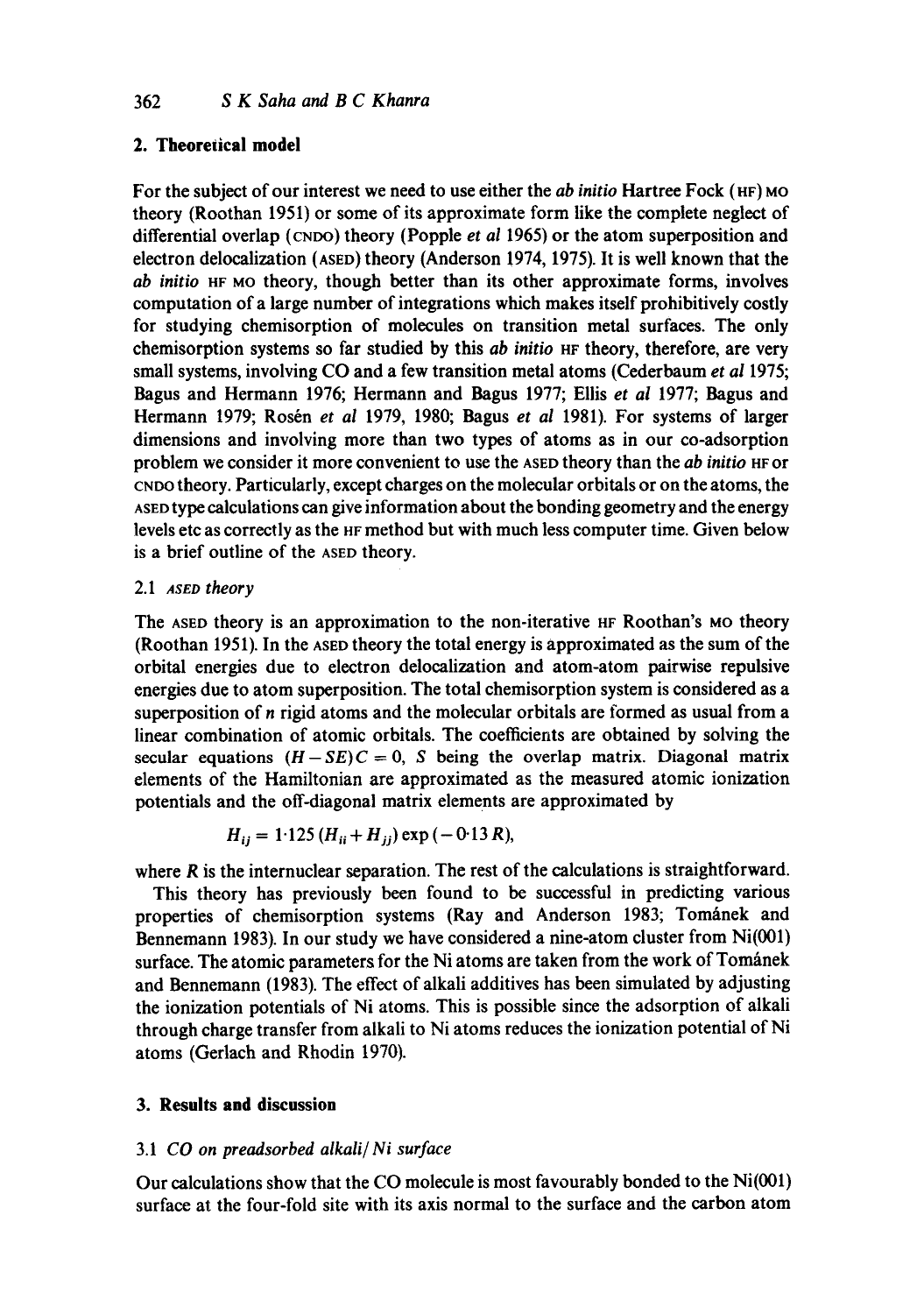**pointing towards the surface. The detailed results are summarized in table 1. It is seen that with increasing concentration of alkali atoms the CO bond length increases and the CO stretching force constant decreases facilitating thereby the dissociation of the CO molecule on the Ni(001) surface. This is physically understandable since the bonding of CO to transition metals is known to occur through the donation of**  electrons from the 5 $\sigma$  orbital of CO to the partially unoccupied  $d$  orbitals of the metal and back-donation from the metal d orbitals to the  $2\pi^*$  antibonding orbitals of CO **molecule. The latter effect weakens the CO bond. The addition of alkali adsorbates to a**  transition metal surface enhances the backdonation of electrons to the  $CO 2\pi^*$  orbital by reducing the difference in levels of the  $2\pi^*$  orbital and the d orbitals of the metal. This weakens the CO bond further and lowers the dissociation barrier. Tomanek and **Bennemann (1983) used this ASED model for CO chemisorption on clean Ni(111) surface and found the barrier height of the order of 2.2 eV, while in our present calculation it is found to be 2.78 eV. This suggests that Ni(111) surface may be more reactive than the Ni(001) surface. The results presented in table 1 are qualitatively consistent with the experimental results of Kiskinova (1981) and Kiskinova and Goodman (1981). Similar calculations on the effect of electronegative metal additives**  like Cl, Br and I etc on the CO dissociation on Ni surface give the results as shown in **table 2. With addition of these additives the changes in the physical quantities are found to be of the opposite sign when compared to those due to the alkali additives. This is because the electronegative metal additives reduces the back-donation of electrons** 

| Decrease in<br>ionisation<br>potential (eV)<br>of Ni due to<br>alkali additives | CO bond<br>length $(A)$ | CO stretch<br>force constant<br>(mdyne/A) | <b>Dissociation</b><br>barrier (eV) |
|---------------------------------------------------------------------------------|-------------------------|-------------------------------------------|-------------------------------------|
| 0.25                                                                            | 1.23                    | $3 - 6$                                   | 2.53                                |
| 0.50                                                                            | 1.26                    | 3.3                                       | 2.22                                |
| 0.75                                                                            | $1-33$                  | 1.36                                      | 1.94                                |
| $1-00$                                                                          | 1.42                    | $1-20$                                    | 1.68                                |

**Table 1. Calculated results for the CO/Ni chemisorption system in presence of alkali additives.** 

| Table 2. Results with electronegative additives. |  |  |
|--------------------------------------------------|--|--|
|--------------------------------------------------|--|--|

| Increase in<br>ionization<br>potential (eV)<br>of Ni due to<br>alkali additivies | CO bond<br>length $(A)$ | CO stretch<br>force constant<br>(mdyne/A) | Dissociation<br>barrier (eV) |
|----------------------------------------------------------------------------------|-------------------------|-------------------------------------------|------------------------------|
| 0.25                                                                             | 1.164                   | 10.31                                     | 2.88                         |
| 0.50                                                                             | 1.156                   | 10-57                                     | $3-13$                       |
| 0.75                                                                             | 1.152                   | 10.74                                     | 3.32                         |
| $1-00$                                                                           | 1.146                   | 10.86                                     | 3.46                         |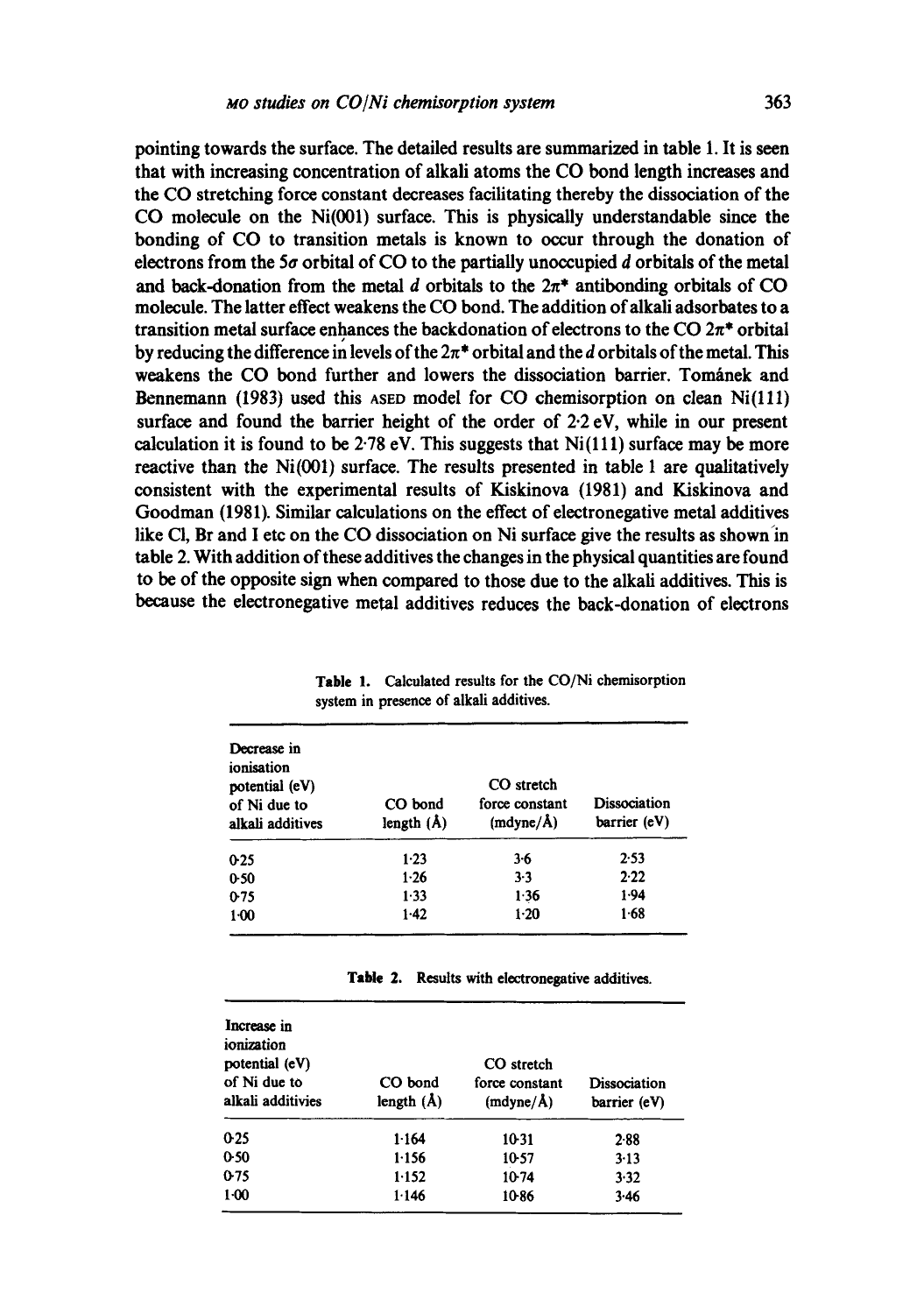from metal d band to the CO  $2\pi^*$  orbital and thus raises the dissociation barrier.

### 3.2 *CO on steps*

We have also studied the chemisorption of CO on stepped surface. The step geometry considered in this work is shown in figure 1. The two terraces are in the  $Ni(001)$  surface separated by a step height *a/2* in the (100) surface, where a is the lattice parameter of Ni. In reality, steps, terraces and kinks of known direction and orientation can be created by cutting single crystals in various directions. In this work, however, we have considered the idealized geometry as shown in figure 1. We have considered the nineatom duster from two terraces and one step. For various orientations of CO on the terraces and on the step we have calculated the barrier height for CO dissociation. We were particularly interested in two chemisorption sites, one at the centre of the terrace unit cell formed by the atoms numbered 4, 5, 6 and 7 (see inset in figure 1) and the other on top of the atom No. 4. While on the former site the barrier for dissociation of the molecule parallel to the terrace is 2.76 eV, the barrier for dissociation of the molecule at the second site (above atom No. 4) parallel to the step height is 1.304 eV. Though for the idealized geometry considered in this work the numerical values obtained and quoted above need not be taken at their face values, their differences seem to suggest that the probability of dissociation of a CO molecule is higher on the step than on the terrace.

# **4. Conclusion**

Within the limitations of Mo calculations where one cannot consider a large number of steps or terraces (for enormous increase in computation time) the present study



Figure 1. Schematic diagram of a step geometry for Ni. Inset: the unit cell in the terrace formed by the atoms numbered 4, 5, 6 and 7.